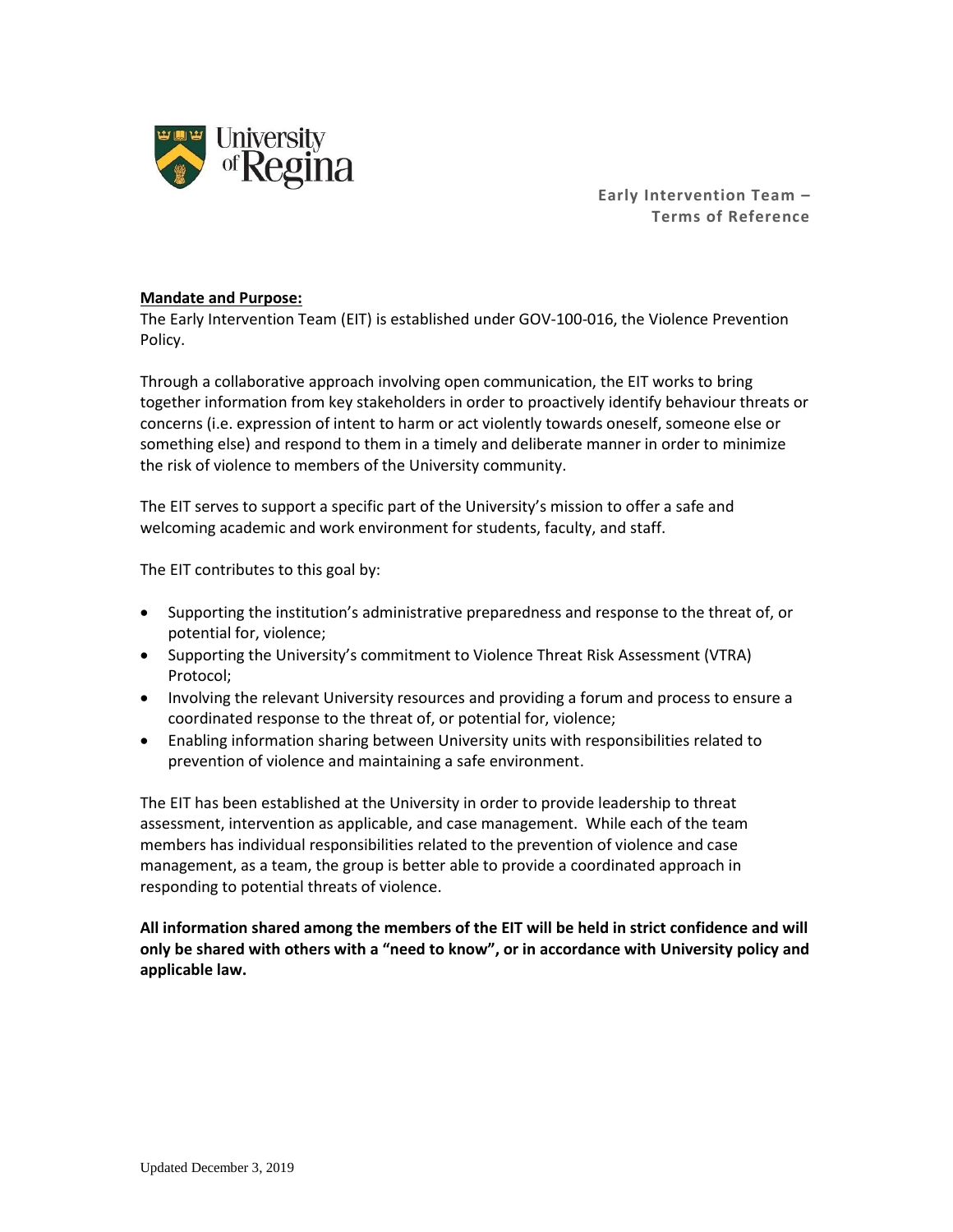# **Membership:**

The EIT will be comprised of the following members:

- Associate Vice-President, Student Affairs, or appropriate designate
- Manager, Student Counseling Services, or appropriate designate
- Executive Director, University Governance or Vice-President Administration
- Director, Security and Operations
- Director, Health, Safety & Wellness
- Coordinator, Respectful University Services
- Coordinator, Policy and Enterprise Risk Management
- Director, Student Affairs Operations

The Regina Police Service and other VTRA community partners may be consulted by the EIT on a case by case basis.

The EIT may also consult or advise other individuals as required (such as a student's Dean, family members or coaches, Residence Services, Human Resources, legal counsel, etc.).

### **Reporting relationship:**

EIT reports directly to the Vice-President Administration.

# **Chair responsibilities:**

The Chair shall be appointed by the Vice-President Administration and shall be rotated every two (2) years. The chair will be responsible for organization of meetings along with duties of the representative role.

# **Meeting frequency:**

Meetings will occur at least twice annually, and on an as-needed basis, as deemed relevant to the mandate of the EIT. Meetings can be convened by any member of the EIT or the Vice-President Administration. Members of the EIT may also communicate informally in between meetings, as required.

#### **Responsibilities:**

#### **Reporting and Responding to Threats and Acts of Violence:**

The EIT shall:

- Identify, assess, investigate and mitigate the threat of, or potential for, violence or high risk behaviour and develop action plans to protect persons at risk;
- Provide advice and direction to faculty and staff on how to recognize and report threatening or high risk behaviour; and
- Develop a reporting mechanism and protocol to ensure that those in need of support are able to access the appropriate programs and services.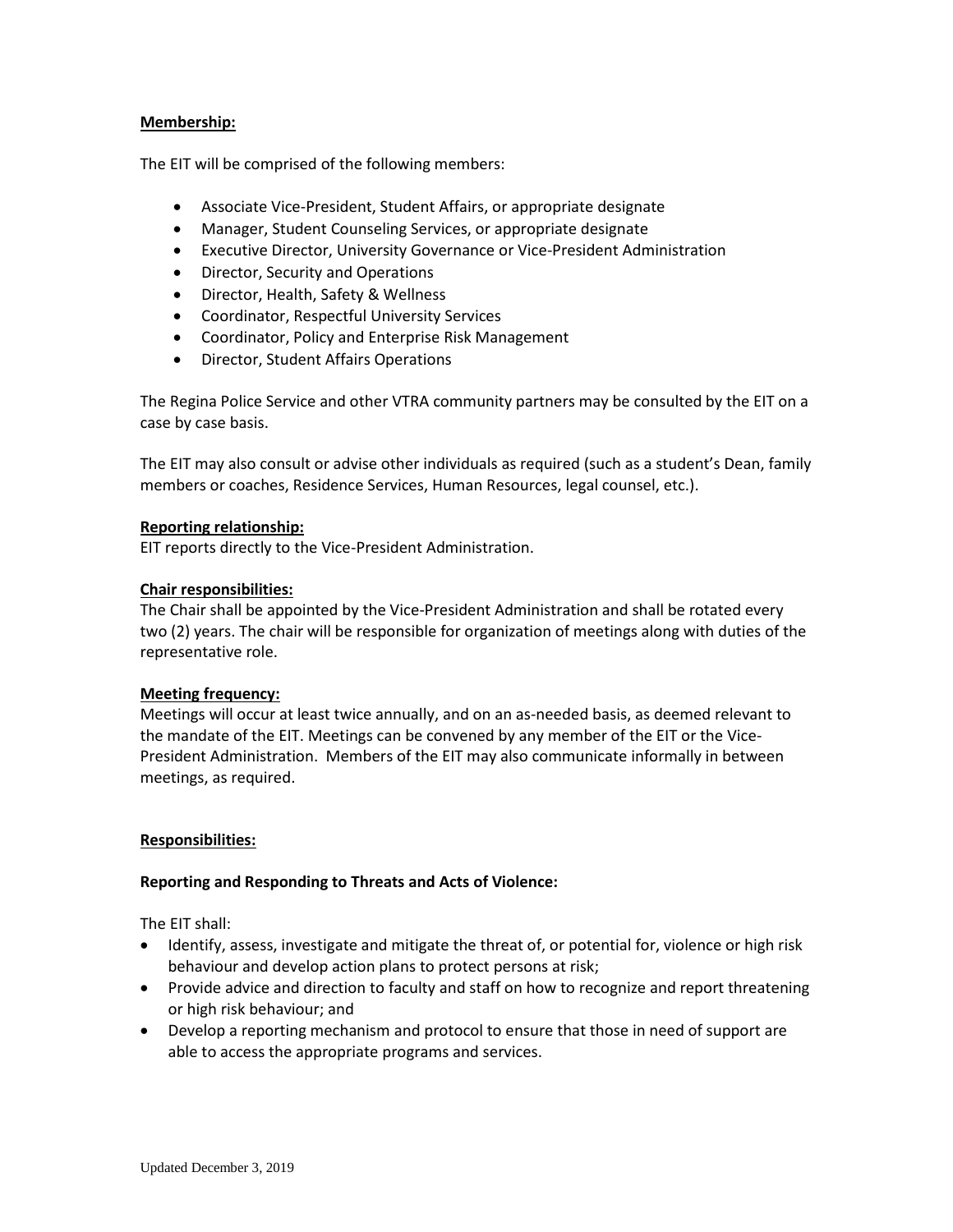A threat of, or potential for, violence or high risk behaviour may include an expression of intent to harm or act violently towards oneself, someone else or something else. A threat can be communicated directly or indirectly and can include communications that are spoken, written or symbolic (including online or through social media).

# **Procedure:**

In applicable cases the following procedures will be employed:

- 1. **Communicate Concern**: A threat can arise from anywhere in the University community. Typically, Campus Security (306-585-4999) will be the central point of contact for the University on threat-related issues. In situations where the threat of violence is imminent, 911 will be called immediately. However, Campus Security is only one of several points of contact. Threats can also be reported to faculty, department heads, deans, Student Affairs, the University Secretariat, the Office of Enterprise Risk Management, and the Health, Safety and Wellness Unit. If, in the judgment of the individual who receives a report, the threat represents a high risk of violence (to self or others), the individual will immediately bring the threat to the attention of the EIT.
- 2. **Documentation**: All reported threats, whether explicit or implied, will be documented and stored in a secure database. The reports will be made available to the EIT on a confidential basis.
- 3. **Assessment and Action**: When a threat is reported, available members of the EIT will convene as soon as possible in person or by conference call in order to review the information available relating to the threat and to determine an appropriate response (which can include both preventative and remedial action). Once the EIT has determined the appropriate response plan, the plan will be implemented and the EIT will be kept up-to-date on the status of the situation (which may require the EIT to reconvene from time to time (and modify the response plan) as the situation evolves). EIT may also communicate and work with the Emergency Response Team and others, where appropriate.
- 4. **Review and Follow-up**: After a threat situation has been managed, the EIT will review the implementation of the response plan and the outcome of the threat situation to determine if any changes in policies or processes are warranted.